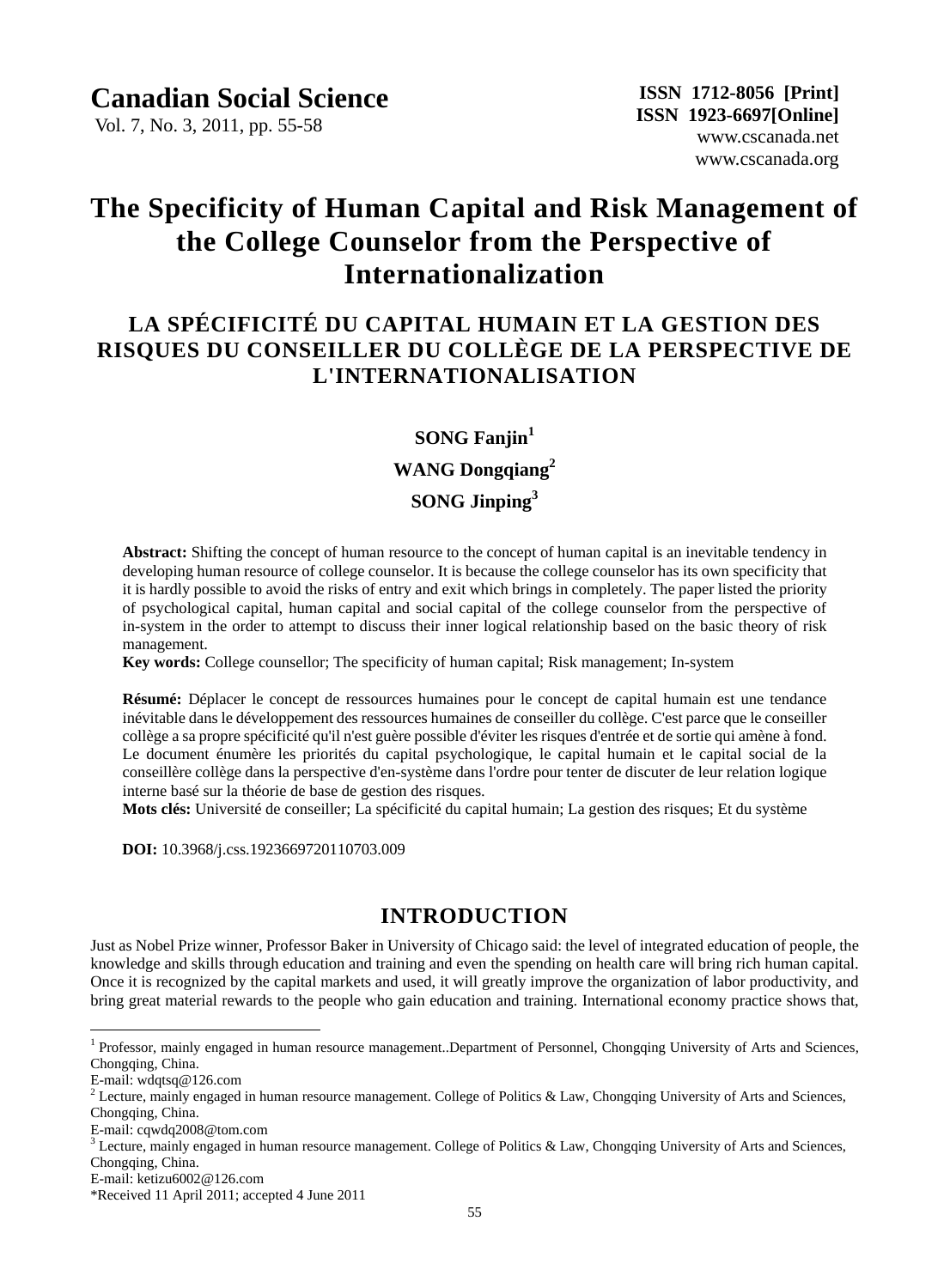#### *SONG Fanjin; WANG Dongqiang; SONG Jinping/Canadian Social Science Vol.7 No.3, 2011*

human capital contribution rate of the economy in developed countries in general is 75%, while the human capital contribution rate of economic growth is 35% in china; the gap between them is as high as forty percent. Historical trends of globalization and international competition requires us to increase the human resources to human capital level, take the level and quality of human capital to enhance organizational competitiveness as the core. Therefore, shifting the concept of human resource to the concept of human capital from the perspective of internationalization is not only the soul concept of the business capital management and operations, but also the inevitable trend of development of human resource.

# **1. HUMAN CAPITAL SPECIFICITY OF COLLEGE COUNSELOR**

A series of national regulations, systems and developing measures drew up by State Council clear the counselor's role, direction, nature of work, training and protection measures to provide human capital development and operation system protection. But it is undoubltly that human capital specificity risks of college counselor is a major obstacle affecting the development of college counselor's career.

#### **1.1 The Content of Human Capital Specificity of College Counselor**

In general, the specificity is that assets for specific purposes is very difficult after being locked nature of the asset used for other purposes, if used for other purposes then the value will decrease and may even become worthless. In college, like physical capital, the counselor's human capital has specificity, since they are specialized in ideological and political education; afford responsibilities to guide student individuals or groups in thinking, learning and life. With the social division developing fully, counselor's human capital is growing. Because they have a special adaptation of human capital and dependence, if they switch to engage in teaching, research and other work, or jump out of college in other industries, the human capita will inevitably reduce and even become valueless.

### **1.2 The Risks of Human Capital Specificity of College Counselor**

Human capital specificity characteristics of college counselors will bring a number of risks and affect their career and professional development. On the one hand is the entry and exit risk of human capital. Just as well-known scholar Fang Zhulan pointed out: "the natural form of human capital can not be separated from its owner in the community and have a special characteristic form, when the human capital owners go into a specific industry and business, often being the characteristics of the hostages. Therefore, the human capital reflects objectivity constraints of the social division of labor on human capital owners to enter and exit the company. This objectivity of the constraints to human capital owners have entry and exit inertia (FANG, 1997). In fact, so is a college counselor. The human capital owners will be dependent on the industry and the effect expectation, if for another job or industry, it can not compensate the owners' time and energy, but lack the time and energy to develop new specific human capital. On the other hand is collaboration risk with human capital of college counselor. The college career counselor's human capital owners have a sense of belonging, his efforts for their own work at the same time, "is also a relatively long-term investment of time and energy into the formation of a unique between the individual and the collective trust, respect, friendship, teamwork, honor and other intangible collective and individual human capital created after the formation of a collective force to reflect the form of collective wealth, individual long-term benefit of the public property (FANG, 1997)." But when the counselor left the original group into a new collective, neither he shared the collective property of the original, nor quickly share the collective property of the new collective.

### **2. RISK MANAGEMENT OF THE COLLEGE COUNSELOR FROM THE PERSPECTIVE OF INTERNATIONALIZATION**

The above analysis shows that we should reflect on how to minimize risk through risk identification, prediction and measurement, selecting effective means in a positive environment from the perspective of in-system at risk, which is the fundamental purpose of risk management. The paper listed the priority of psychological capital, human capital and social capital of the college counselor from the perspective of in-system in the order to attempt to discuss their inner logical relationship based on the basic theory of risk management.

#### **2.1 The Premise: Psychological Capital Development**

As a new concept and new areas of research and practice and new directions in the new era of human resources management, psychological capital will be the premise breaking human capital specificity risk and the inevitable choice to enhance the performance of human capital and social capital stock. Management scientists, Professor Luthans,F. captured the psychology progress, creatively extended the idea of positive psychology to human resource management and organizational behavior fields, and further proposed the concept of self-efficacy hope, optimistic, tough, emotional intelligence as the core of psychological capital to create a fundamental competitive advantage of people [\(Luthans,](http://search.dangdang.com/book/search_pub.php?category=01&key2=Luthans) F,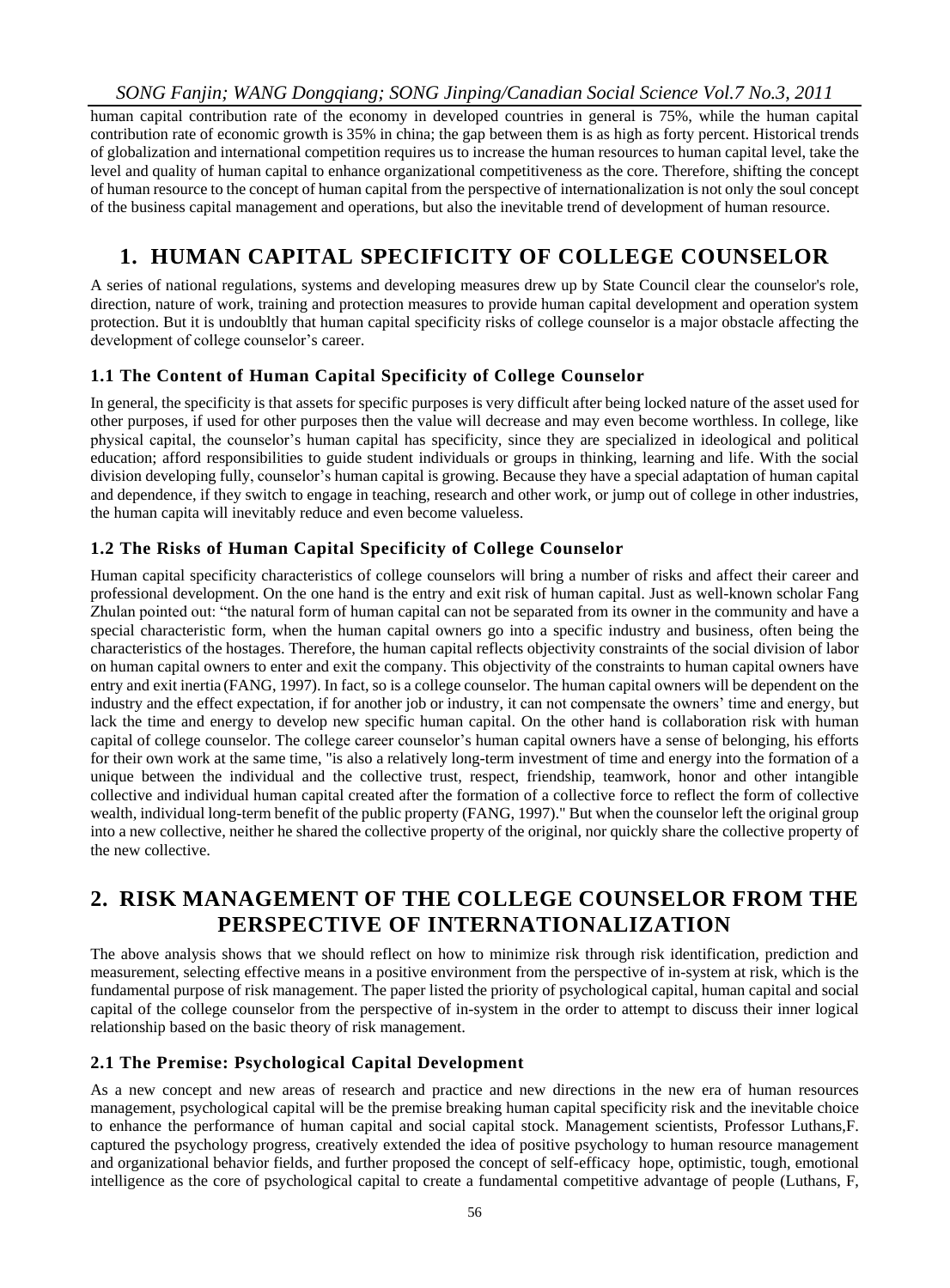#### *SONG Fanjin; WANG Dongqiang; SONG Jinping/Canadian Social Science Vol.7 No.3, 2011*

2007). When we face about by the low professional identity, lacking innovation, enthusiasm and motivation for the development of physically and mentally fatigued brought by human capital specificity, we must actively develop psychological capital, the human capital and social capital potential into real ability, and enhance the effects of ideological and political education. Therefore, we can take the following measures to develop psychological capital

#### **2.1.1 Take psychological capital development throughout the entire proc ess of human resource management**

To recruitment and configuration, we can measure the psychological capital of the candidates to fully evaluate their overall quality, make the candidates of possessing high self-efficacy, hope, and very positive and optimistic strong toughness being elected to the counselors, in order to achieve a perfect match for people with jobs. To Performance Management in the counselor work, we should encourage them to transform from the reality themselves to the feasible self, that is, to achieve personal growth of employees and self-development, self-efficacy and promote the realization of ultimate goal of ideological and political education (HOU, 2009). In counselor training and development, through experiential learning, thinking and using his experience as the basis for self-understanding and their own needs, and then you can touch deep beliefs and attitudes, emotions and values inherent of the people to improve self-efficacy, hope, optimism, tenacity, emotional intelligence of the core of psychological capital.

#### **2.1.2 Control their own psychology**

College counselor can deal with all kinds of pressure, with a positive attitude to face various risks through self-regulation. In the one hand, through self-management program, college counselors can result in higher self-efficacy and sense of hope when they achieve targets. On the other hand, when faced with difficulties and setbacks, through self-suggestion, you can imply that he or she is a mentally competent person and he can overcome all the difficulties and get along with the leader, colleague and part-timer harmoniously "(HAN, 2008), such a good psychological implications will also increase their sense of optimism and self-confidence of college counselor. In addition, we take experience substitute, attribution training, behavioral practice, emotional wake-up and other ways to enhance emotional intelligence of college counselors.

#### **2.1.3 Introduce EAP mode**

With the work of University Affairs increasing and student management being more difficult, "no boundaries" has become a feature of counselor working. "Counselors working both in time or space have a continuous nature of expansion. With the feature of 'no boundaries ', counselors do not know when to complete their work "' (JIANG, 2006), thus relying on the traditional human capital and social capital has been unable to meet the development needs of college counselors, through the introduction of counselors EAP (Employee Assistance Program) mode, we can use the scientific method to solve some psychological issues of college counselors. Through the planning, publicity, research, counseling, assessment and other spiritual welfare services.

#### **2.2 The Core: Human Capital Operation**

Human capital also has its properties of capital; need to be operating, in order to improve the investment rate of return. Human capital management of college counselor can not only reduce operating costs , but also transform the existing human resources into human capital and enhance the core competitiveness of counselors, in this sense, human capital management is the core of college counselor risk management.

#### **2.2.1 Achieve human capital flowing of college counselor in-system**

To avoid human capital specificity risk of college counselors is not the fundamental way to create "exit" and "transfer" flow mechanism outside the system, but to achieve self-digestion in-system. Such as Shandong University, it introduced the combination way of professional position engagement and administrative position, established the rank of one to five counselors, corresponding to section staff, vice [family level, family level,](javascript:showjdsw() vice department level. This university also establishes the professional and technical positions sequence of "ideological and political education of students", corresponding to section staff, vic[e family level, family level,](javascript:showjdsw() vice department level (Ministry of Education, 2009).

#### **2.2.2 Expand investment approach of human capital of college counselors**

In addition to the active induction training, daily training, special training, graduate education and other traditional school-based training in human capital investment, we must also continue to strengthen the attachment training, outside training. East China University of Science and Technology implemented the counselor mutual attachment training between university, sent college counselor to carry out a month attachment training signed, of which three-week schedule as specified school assistant or deputy secretary in charge of student work, last week as the students practice in the school department; Shanghai International Studies University organize all counselors to go to the Toronto University to expand counselors' international perspective and improve the ability to work.